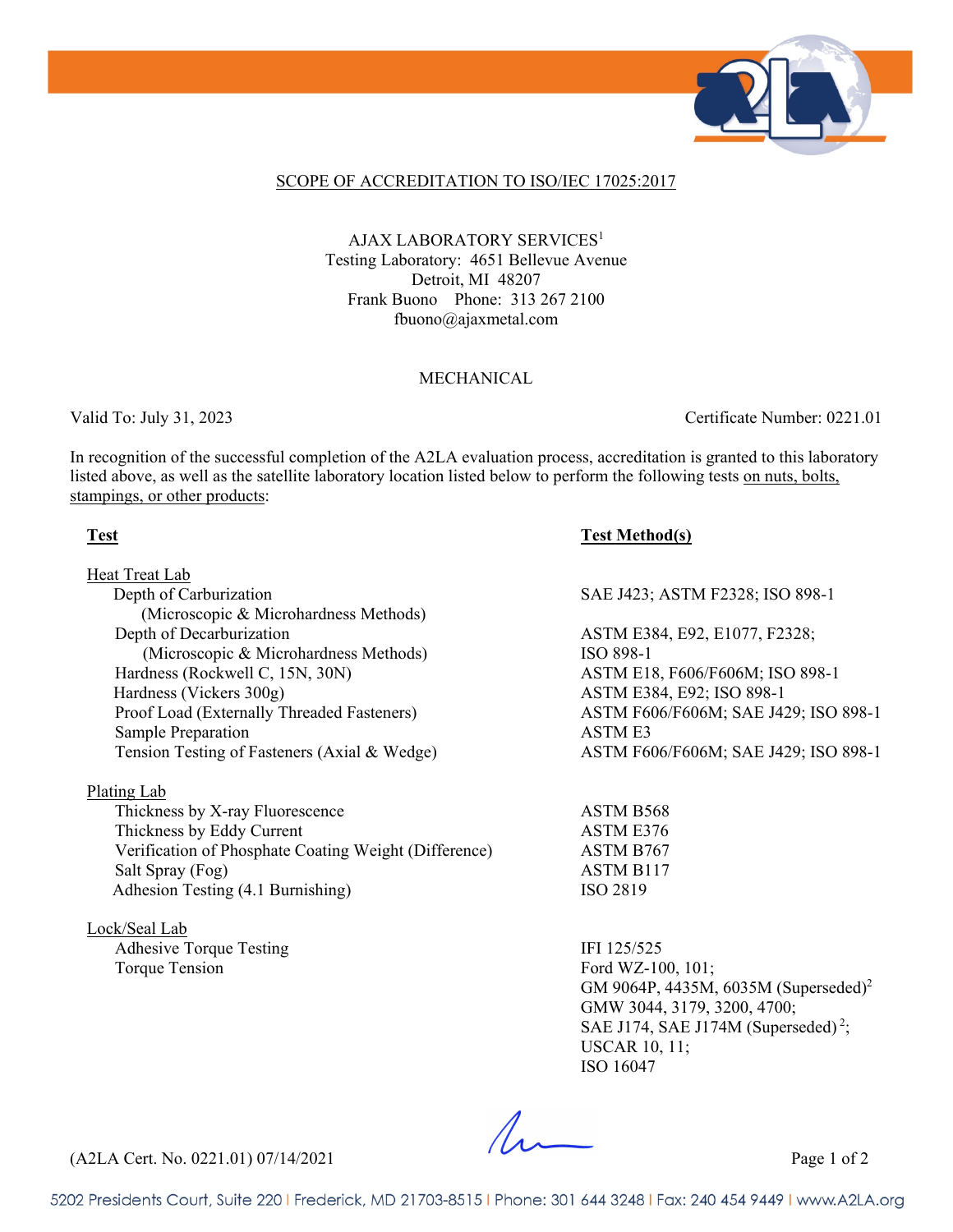*<sup>1</sup> This accreditation covers testing performed at the main laboratory listed above, and the following satellite laboratory listed below:*

> AJAX METAL PROCESSING Fremont Heat Treat Division 900 S. Casselle Street Fremont, IN 46737

### **Test Test Method(s)**

Depth of Carburization (Microscopic & Microhardness Methods) Depth of Decarburization (Microscopic & Microhardness Methods) Hardness (Rockwell C, 15N, 30N) ASTM E18, F606/F606M; ISO 898-1 Hardness (Vickers 300g) ASTM E384; ISO 898-1 Sample Preparation ASTM E3 Tension Testing of Fasteners (Axial & Wedge) ASTM F606/F606M; SAE J429; ISO 898-1

SAE J423; ASTM F2328; ISO 898-1

ASTM E384, E1077, E92, F2328; ISO 898-1

*2 This laboratory's scope contains withdrawn or superseded methods. As a clarifier, this indicates that the applicable method itself has been withdrawn or is now considered "historical" and not that the laboratory's accreditation for the method has been withdrawn.*

 $\Lambda$